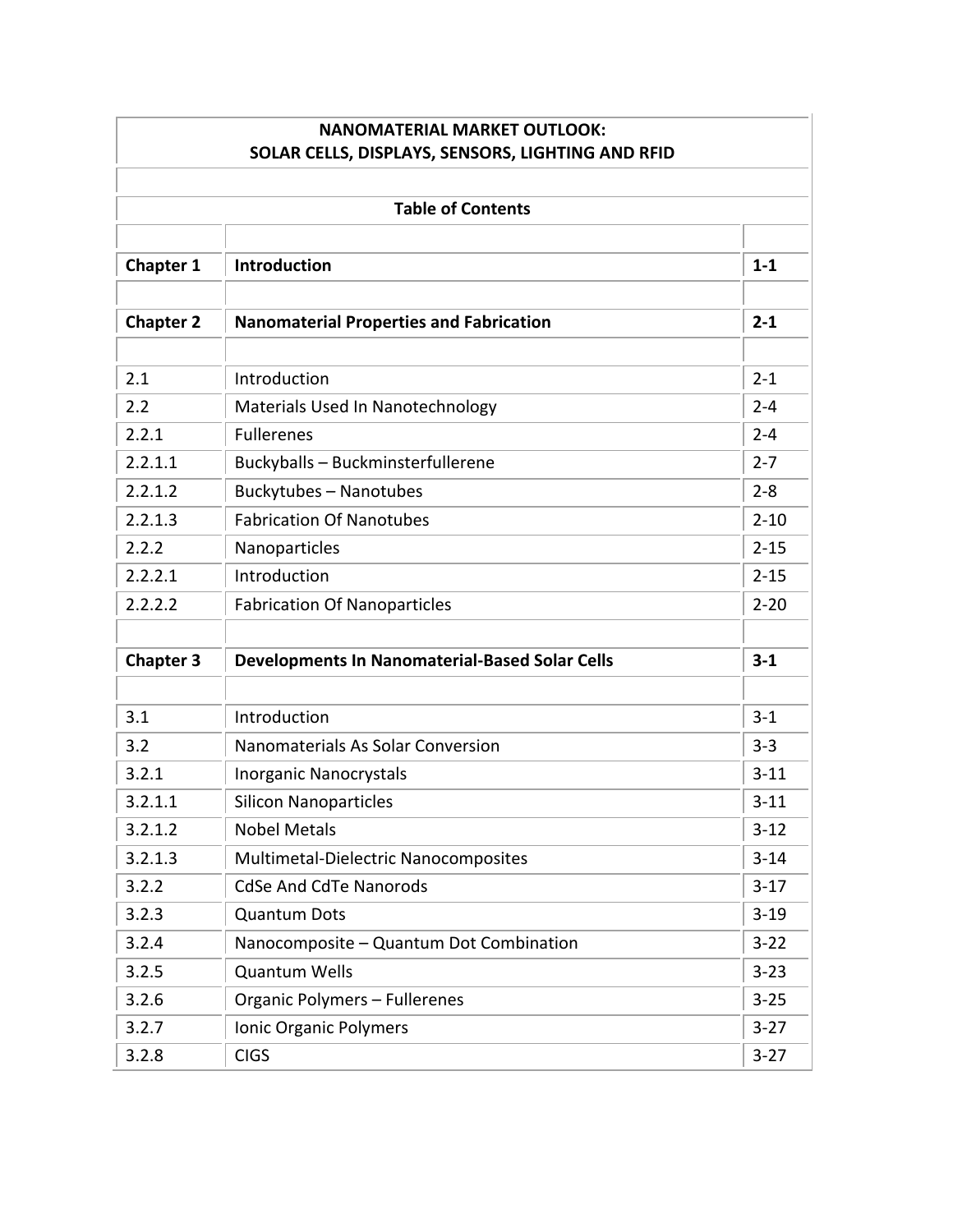| 3.2.9            | <b>Dye-Sensitized Solar Cells</b>          | $3 - 33$ |
|------------------|--------------------------------------------|----------|
| 3.3              | Nanomaterials As Modified Electrodes       | $3 - 40$ |
| 3.3.1            | <b>Nanowires</b>                           | $3 - 40$ |
| 3.3.1.1          | <b>ZnO Nanowires</b>                       | $3 - 40$ |
| 3.3.1.2          | <b>InP Nanowires</b>                       | $3 - 40$ |
| 3.3.2            | <b>Carbon Nanotubes</b>                    | $3 - 41$ |
| 3.3.2.1          | <b>Defected Carbon Nanotubes</b>           | $3-47$   |
| 3.3.2.2          | <b>Silicon Nanotubes</b>                   | $3 - 50$ |
| 3.3.2.3          | <b>Titania Nanotubes</b>                   | $3 - 51$ |
| 3.4              | <b>Theoretical Work</b>                    | $3 - 52$ |
|                  |                                            |          |
| <b>Chapter 4</b> | <b>Nanomaterials for Displays</b>          | $4 - 1$  |
|                  |                                            |          |
| 4.1              | Introduction                               | $4 - 1$  |
| 4.2              | <b>LCDs</b>                                | $4 - 1$  |
| 4.3              | Electrophoretic/Electrochromic Displays    | $4 - 11$ |
| 4.3.1            | <b>Electrophoretic Displays</b>            | $4 - 11$ |
| 4.3.2            | <b>Electrochromic Displays</b>             | $4 - 13$ |
| 4.4              | <b>OLEDs</b>                               | $4 - 10$ |
| 4.5              | <b>Backplanes</b>                          | $4 - 26$ |
|                  |                                            |          |
| <b>Chapter 5</b> | <b>Nanomaterials for Sensors</b>           | $5-1$    |
|                  |                                            |          |
| 5.1              | Introduction                               | $5 - 1$  |
| 5.2              | <b>NanoChemical Sensors</b>                | $5 - 3$  |
| 5.3              | NanoBio/NanoMed Sensors                    | $5 - 5$  |
| 5.5              | Military and Homeland Defense Applications | $5 - 10$ |
| 5.5              | <b>Quantum Dot Sensors</b>                 | $5 - 13$ |
| 5.6              | Others                                     | $5 - 14$ |
|                  |                                            |          |
| <b>Chapter 6</b> | <b>Nanomaterials for Lighting</b>          | $6-1$    |
|                  |                                            |          |
| 6.1              | Introduction                               | $6 - 1$  |
| 6.2              | High-efficiency Organic LEDs (OLEDs)       | $6 - 2$  |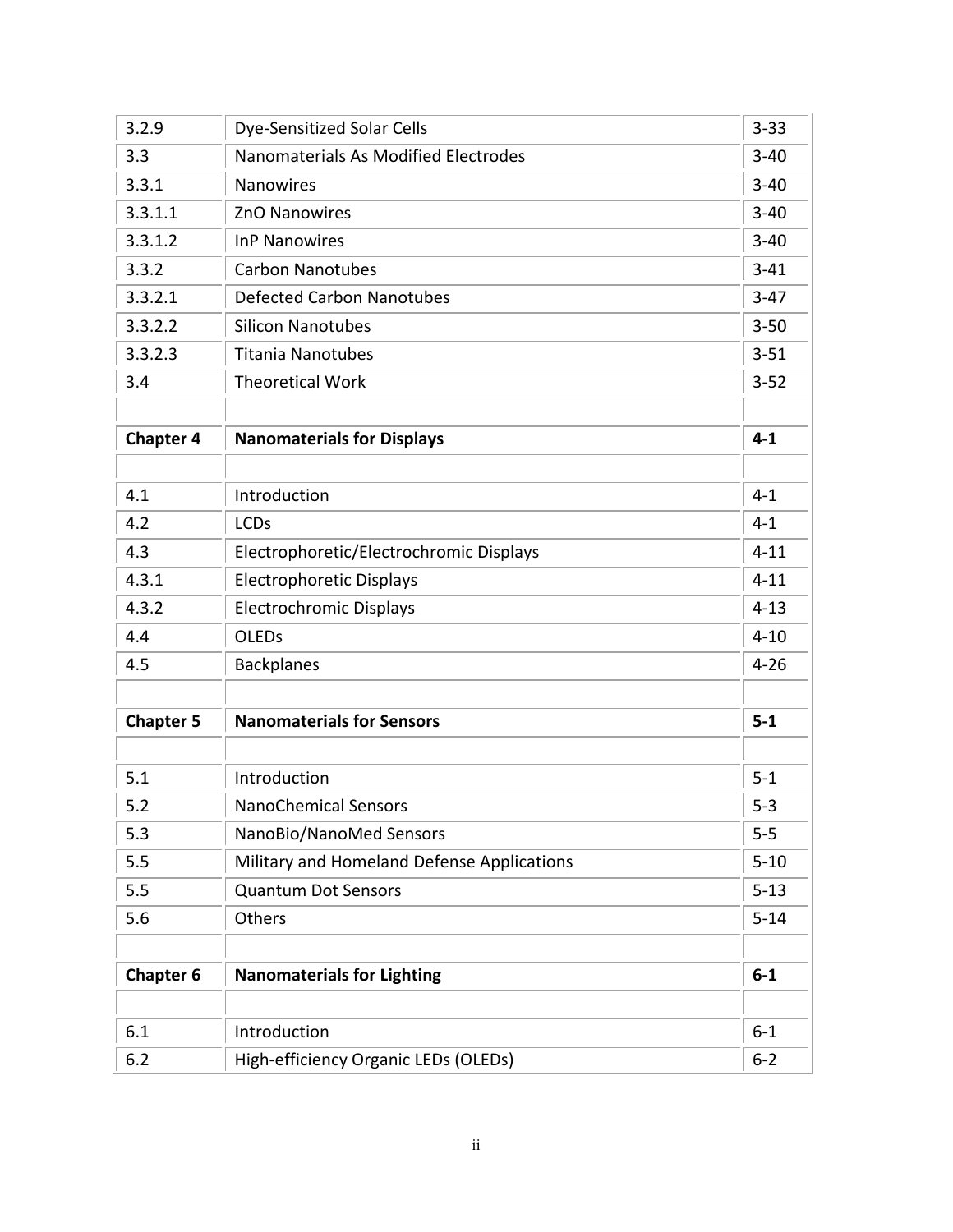| 6.3               | <b>Electroluminescent Devices</b>                             | $6-6$     |
|-------------------|---------------------------------------------------------------|-----------|
|                   |                                                               |           |
| <b>Chapter 7</b>  | <b>Nanomaterials for RFIDs</b>                                | $7 - 1$   |
|                   |                                                               |           |
| 7.1               | Introduction                                                  | $7-1$     |
| 7.2               | <b>RFID Devices</b>                                           | $7 - 1$   |
| 7.3               | <b>Current Uses</b>                                           | $7 - 3$   |
| 7.4               | <b>Uses For Potential Strong Growth</b>                       | $7 - 4$   |
| <b>Chapter 8</b>  | <b>Nanomaterials for Semiconductors</b>                       | $8 - 1$   |
| 8.1               | Nanotubes For Integrated Circuits                             | $8 - 1$   |
| 8.2               | Slurries                                                      | $8 - 4$   |
| 8.3               | Lithography                                                   | $8 - 6$   |
| 8.3.1             | Photoresist                                                   | $8 - 6$   |
| 8.3.2             | <b>DUV Immersion Liquid</b>                                   | $8 - 9$   |
| <b>Chapter 9</b>  | <b>Nanomaterial Deposition Trends</b>                         | $9 - 1$   |
|                   |                                                               |           |
| 9.1               | Vapor Phase                                                   | $9 - 1$   |
| 9.2               | Electrodeposition                                             | $9 - 3$   |
| 9.3               | <b>Spray Pyrolysis</b>                                        | $9 - 5$   |
| 9.4               | Laser Pyrolysis                                               | $9 - 5$   |
| 9.5               | <b>Screen Printing</b>                                        | $9 - 6$   |
| 9.6               | <b>Small Nanoparticle Deposition</b>                          | $9 - 9$   |
| 9.7               | <b>Slurry Spraying And Meniscus Coating Of Precursors</b>     | $9 - 10$  |
| 9.8               | Ink-Jet                                                       | $9 - 14$  |
| 9.9               | Dip Pen Nanolithography                                       | $9 - 15$  |
| <b>Chapter 10</b> | <b>Analysis and Forecast of Nanomaterials for Electronics</b> | $10 - 1$  |
| 10.1              | <b>Driving Forces</b>                                         | $10 - 1$  |
| 10.2              | Analysis of Nanomaterial Markets for All Applications         | $10 - 14$ |
| 10.3              | Analysis of Nanomaterial Markets for Electronics by Material  | 10-19     |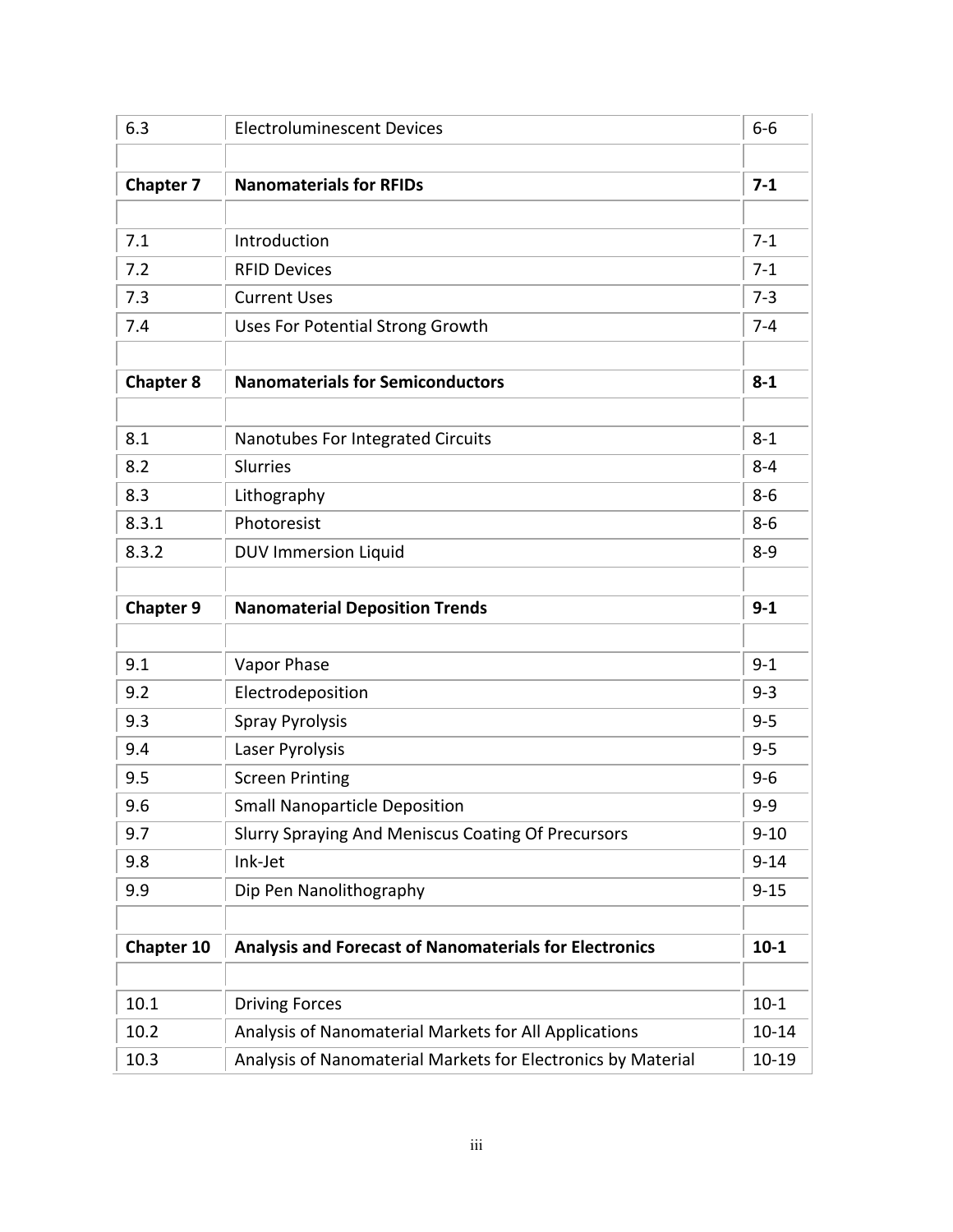| 10.3.1  | Analysis of Nanomaterial Markets for Nanocomposites             | $10 - 22$ |
|---------|-----------------------------------------------------------------|-----------|
| 10.3.2  | Analysis of Nanomaterial Markets for Nanoparticles              | $10 - 24$ |
| 10.3.3  | Analysis of Nanomaterial Markets for Nanowires                  | $10 - 26$ |
| 10.3.4  | Analysis of Nanomaterial Markets for Fullerenes                 | $10 - 28$ |
| 10.3.5  | Analysis of Nanomaterial Markets for Slurries                   | $10 - 29$ |
| 10.3.6  | Analysis of Nanomaterial Markets for Precursors                 | 10-30     |
| 10.3.7  | Analysis of Nanomaterial Markets for Catalysts                  | 10-31     |
| 10.3.8  | Analysis of Nanomaterial Markets for Coatings                   | 10-33     |
| 10.3.9  | Analysis of Nanomaterial Markets for Designer Materials         | 10-34     |
| 10.3.10 | Analysis of Nanomaterial Markets for Engineered Substrates      | 10-35     |
| 10.4    | Analysis of Nanomaterial Markets for Electronics by Application | 10-37     |
| 10.4.1  | Analysis of Nanomaterial Markets for Lighting                   | 10-39     |
| 10.4.2  | Analysis of Nanomaterial Markets for Displays                   | 10-40     |
| 10.4.3  | Analysis of Nanomaterial Markets for RFID                       | 10-41     |
| 10.4.4  | Analysis of Nanomaterial Markets for Sensors                    | $10 - 43$ |
| 10.45   | Analysis of Nanomaterial Markets for Solar Cells                | 10-46     |
| 10.4.6  | Analysis of Nanomaterial Markets for Semiconductors             | 10-53     |
|         |                                                                 |           |
|         | <b>List of Figures</b>                                          |           |
|         |                                                                 |           |
| 2.1     | Surface Area Comparison Of Nanomaterials                        | $2 - 3$   |
| 2.2     | <b>Typical Structures Of Fullerene</b>                          | $2 - 5$   |
| 2.3     | Arc-Electric Discharge Fabrication Method                       | $2 - 12$  |
| 2.4     | <b>CVD Fabrication Method</b>                                   | $2 - 14$  |
| 2.5     | Solutions Of Monodisperse CCSE Nanocrystals                     | $2 - 19$  |
| 2.6     | Nanoparticles By Sol Gel Technique                              | $2 - 24$  |
| 2.7     | Nanoparticles By Physical Vapor Synthesis                       | $2 - 25$  |
| 3.1     | Amorphous Silicon Solar Film Diagram                            | $3 - 5$   |
| 3.2     | CIGS Solar Film Roll-To-Roll Diagram                            | $3 - 6$   |
| 3.3     | <b>CdTe Solar Film Diagram</b>                                  | $3 - 8$   |
| 3.4     | <b>Conversion Of Light Via Plasmons</b>                         | $3 - 13$  |
| 3.5     | <b>Solar Emission From Nanoparticles</b>                        | $3 - 16$  |
| 3.6     | Energy Levels Of CdSe Quantum Dots                              | $3 - 21$  |
| 3.7     | Schematic Diagram Of Quantum Well Solar Cell                    | $3 - 24$  |